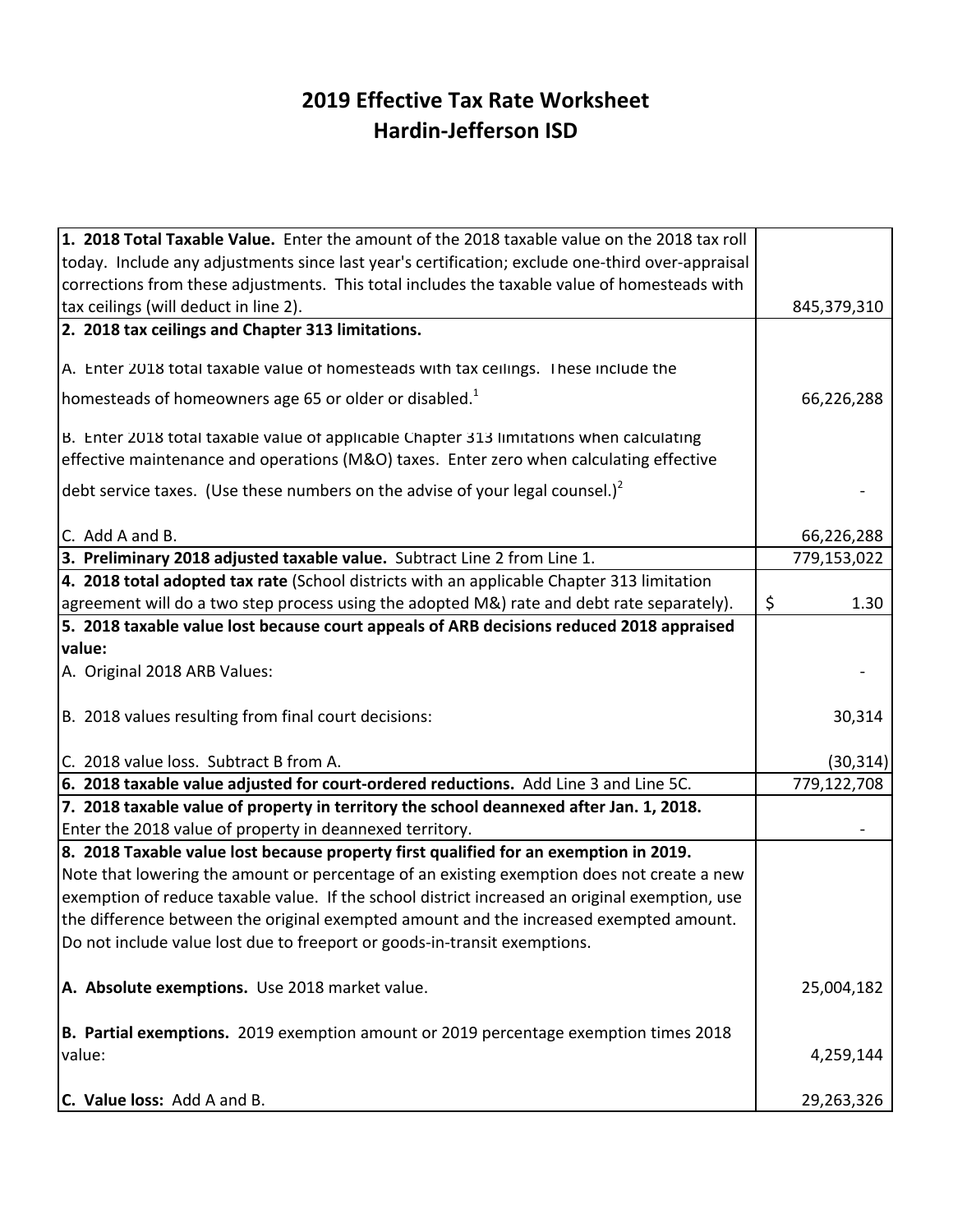| 9. 2018 taxable value lost because property first qualified for agricultural appraisal (1-d or 1-    |               |
|------------------------------------------------------------------------------------------------------|---------------|
| d-1), timber appraisal, recreational/scenic appraisal or public access airport special appraisal     |               |
| in 2019. Use only properties that qualified in 2019 for the first time; do not use properties        |               |
| that qualified in 2018.                                                                              |               |
|                                                                                                      |               |
| A. 2018 market value:                                                                                |               |
|                                                                                                      |               |
| B. 2019 productivity or special appraised value:                                                     |               |
|                                                                                                      |               |
| C. Value loss. Subtract B from A.                                                                    |               |
| 10. Total adjustments for lost value. Add lines 7, 8C and 9C.                                        | 29,263,326    |
|                                                                                                      |               |
| 11. 2018 adjusted taxable value. Subtract Line 10 from Line 6.                                       | 749,859,382   |
| 12. Adjusted 2018 taxes. Multiply Line 4 by Line 11 and divide by \$100.                             | 9,748,172     |
| 13. Taxes refunded for years preceding tax year 2018. Enter the amount of taxes refunded             |               |
| by the district for tax years preceding tax year 2018. Types of refunds include court decisions,     |               |
| corrections and payment errors. Do not included refunds for tax year 2018. This line applies         |               |
| only to tax years preceding tax year 2018.                                                           | 87,378        |
| 14. Adjusted 2018 taxes with refunds. Add Lines 12 and 13.                                           | 9,835,550     |
| 15. Total 2019 taxable value on the 2019 certified appraisal roll today. This value includes         |               |
| only certified values and includes the total taxable value of homesteads with tax ceilings (will     |               |
| deduct in Line 17). These homesteads include homeowners age 65 or older or disabled.                 |               |
|                                                                                                      |               |
| $ A$ . Certified values only: <sup>4</sup>                                                           | 1,016,000,203 |
|                                                                                                      |               |
| B. Pollution control exemption: Deduct the value of property exempted for the current tax            |               |
| year for the first time as pollution control property:                                               |               |
|                                                                                                      |               |
| C. Total value. Subtract B from A.                                                                   | 1,016,000,203 |
| 16. Total value of properties under protest or not included on certified appraisal roll.             |               |
|                                                                                                      |               |
| A. 2019 taxable value of properties under protest. The chief appraiser certifies a list of           |               |
|                                                                                                      |               |
| properties still under ARB protest. The list shows the appraisal district's value and the            |               |
| taxpayer's claimed value, if any, or an estimate of the value if the taxpayer wins. For each of      |               |
| the properties under protest, use the lowest of these values. Enter the total value.                 | 11,605,130    |
|                                                                                                      |               |
|                                                                                                      |               |
| B. 2019 value of properties not under protest or included on certified appraisal roll. The           |               |
| chief appraiser gives school districts a list of those taxable properties that the chief appraiser   |               |
| knows about, but are not included at appraisal roll certification. These properties are not on       |               |
| the list of properties that are still under protest. On this list of properties, the chief appraiser |               |
| includes the market value, appraised value and exemptions for the preceding year and a               |               |
| reasonable estimate of the market value, appraised value and exemptions for the current year.        |               |
| Use the lower market, appraised or taxable value (as appropriate). Enter the total value.            |               |
|                                                                                                      |               |
| C. Total value under protest or not certified: Add A and B.                                          | 11,605,130    |
| 17. 2019 tax ceilings and Chapter 313 limitations.                                                   |               |
|                                                                                                      |               |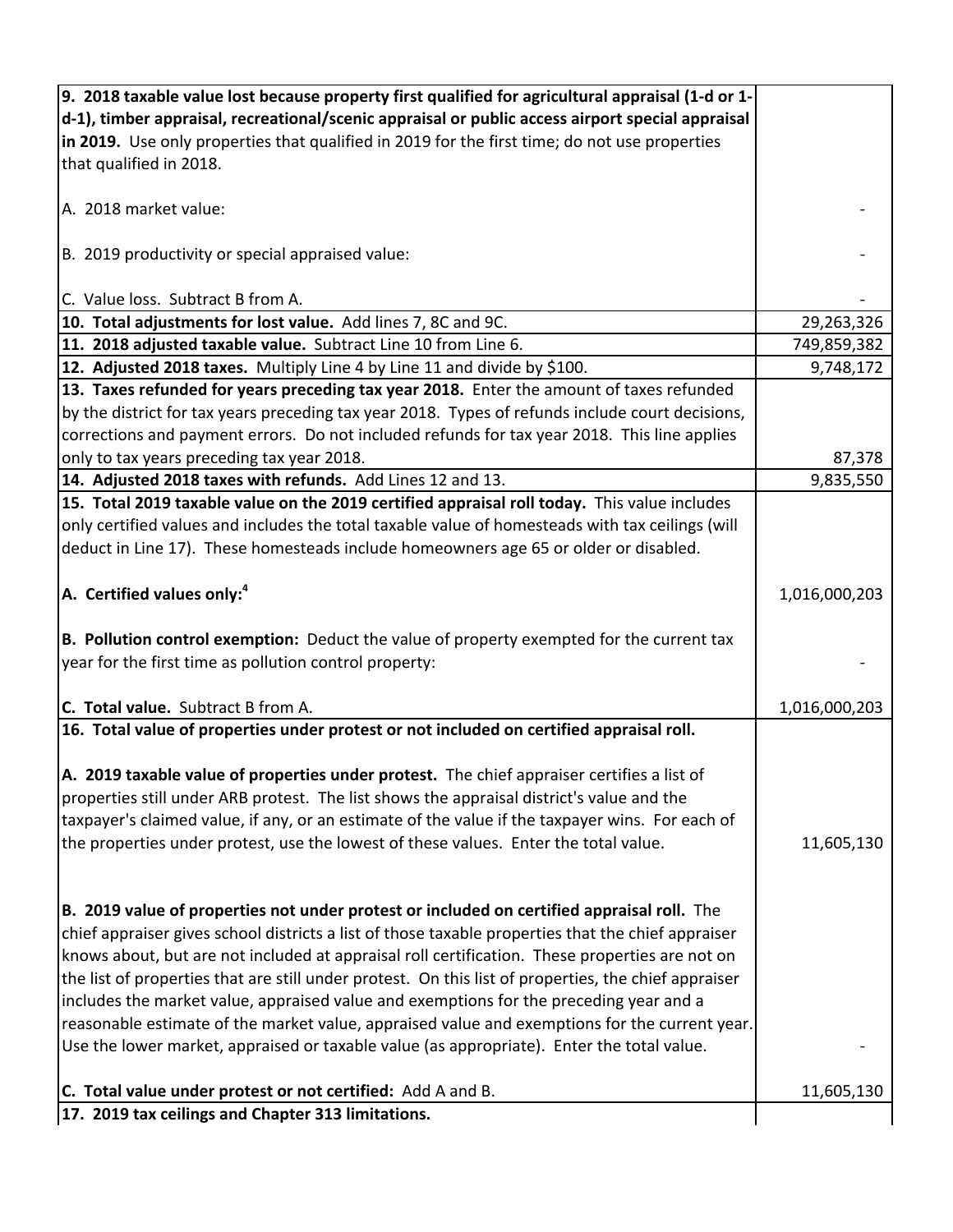| A. Enter 2019 total taxable value of homesteads with tax ceilings. These include the             |             |
|--------------------------------------------------------------------------------------------------|-------------|
| homesteads of homeowners age 65 or older or disabled. <sup>5</sup>                               | 86,822,382  |
|                                                                                                  |             |
| B. Enter 2019 total taxable value of applicable Chapter 313 limitations when calculating         |             |
| effective M&O taxes. Enter zero when calculating effective debt service taxes. (Use these        |             |
| numbers on the advise of your legal counsel.) $6$                                                |             |
|                                                                                                  |             |
| C. Add A and B.                                                                                  | 86,822,382  |
| 18. 2019 total taxable value. Add Line 15C and 16C. Subtract Line 17.                            | 940,782,951 |
| 19. Total 2019 taxable value of properties in territorty annexed after Jan. 1, 2018. Include     |             |
| both real and personal property. Enter the 2019 value of property in territory annexed by the    |             |
| school district.                                                                                 | 22,714,919  |
| 20. Total 2019 taxable value of new improvements and new personal property located in            |             |
| new improvements. New means the item was not on the appraisal roll in 2018. New                  |             |
| additionsl to existing improvements may be included if the appraised value can be                |             |
| determined. New personal property in a new improvement must have been bought into the            |             |
| taxing unit after Jan. 1, 2018, and be located in a new improvement.                             | 14,184,030  |
| 21. Total adjustments to the 2019 taxable value. Add Lines 19 and 20.                            | 36,898,949  |
| 22. 2019 adjusted taxable value. Subtract Line 21 from Line 18.                                  | 903,884,002 |
| 23. 2019 effective tax rate. Divide Line 14 by Line 22 and multiply by \$100.                    | 1.09        |
| 24. 2019 effective tax rate for ISDs with Chapter 313 Limitations. Add together the effective    |             |
| tax rates for M&O and debt services for those school districts that participate in an applicable |             |
| Chapter 313 limitations agreement.                                                               |             |

 $1$ Tex. Tax Code Section 26.012(14)  $2$ Tex. Tax Code Section 26.012(6)

 $3$ Tex. Tax Code Section 26.04(a-1) and (c-1)

<sup>4</sup>Tex. Tax Code Section 26.012(6)

 $5$ Tex. Tax Code Section 26.012(6)(A)(i)

 ${}^{6}$ Tex. Tax Code Section 26.012(6)(A)(ii)